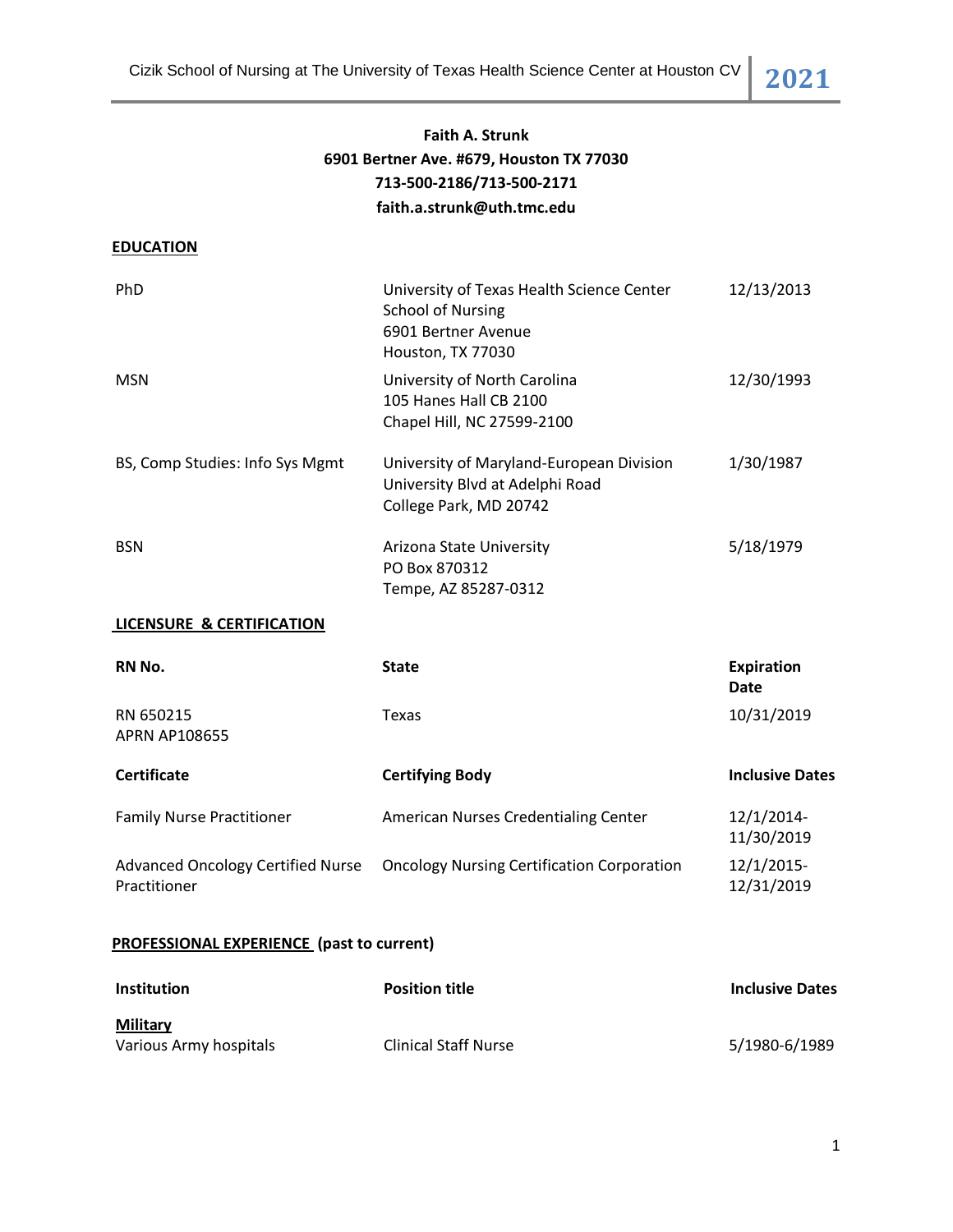| Acute Minor Illness Clinic, Ft. Myer,<br>VA                                                                                                                        | <b>Head Nurse</b>                                                        | 6/1989-7/1991         |
|--------------------------------------------------------------------------------------------------------------------------------------------------------------------|--------------------------------------------------------------------------|-----------------------|
| Family Practice Department, Ft. Polk, Family Nurse Practitioner<br>LA                                                                                              |                                                                          | 2/1993-6/1996         |
| 115 <sup>th</sup> Field Hospital, Ft. Polk, LA                                                                                                                     | <b>Assistant Chief Nurse</b>                                             | 11/1993-<br>6/1996    |
| <b>Civilian</b><br>McNeese State University, Lake<br>Charles, LA                                                                                                   | <b>Adjunct Faculty</b>                                                   | 8/1994-5/1996         |
| Rural Health Clinic, LaGrange, GA                                                                                                                                  | Manager, Family Nurse Practitioner, & Diabetes 9/1996-3/1999<br>Educator |                       |
| <b>UTMB Correctional Managed Care</b><br><b>CT Terrell Unit</b><br>1300 FM 655<br>Rosharon, TX 77583                                                               | Midlevel provider (Family Nurse Practitioner)                            | 8/1999-<br>12/2000    |
| UTMB Regional Maternal Child<br><b>Health Program</b><br>1108 E. Mulberry St. Suite A<br>Angleton, TX 77515                                                        | <b>Family Nurse Practitioner</b>                                         | 12/2000-<br>9/2002    |
| <b>UTMB Correctional Managed Care</b><br><b>CT Terrell Unit</b><br>1300 FM 655<br>Rosharon, TX 77583                                                               | Midlevel Provider (Family Nurse Practitioner)                            | 9/2002-5/2004         |
| University of Texas M. D. Anderson<br><b>Cancer Center</b><br><b>Department of Breast Medical</b><br>Oncology<br>1515 Holcombe Blvd Unit 1354<br>Houston, TX 77030 | Advanced Practice Registered Nurse                                       | 5/2004-9/2017         |
| University of Texas Health Science<br>Center at Houston School of Nursing<br>6901 Bertner Ave.<br>Houston, TX 77030                                                | <b>Graduate Assistant</b>                                                | 8/2010-8/2013         |
| University of Texas Health Science<br><b>Center School of Nursing</b><br>6901 Bertner Ave. #679<br>Houston,                                                        | <b>Assistant Professor Clinical Nursing</b>                              | $9/2013 -$<br>present |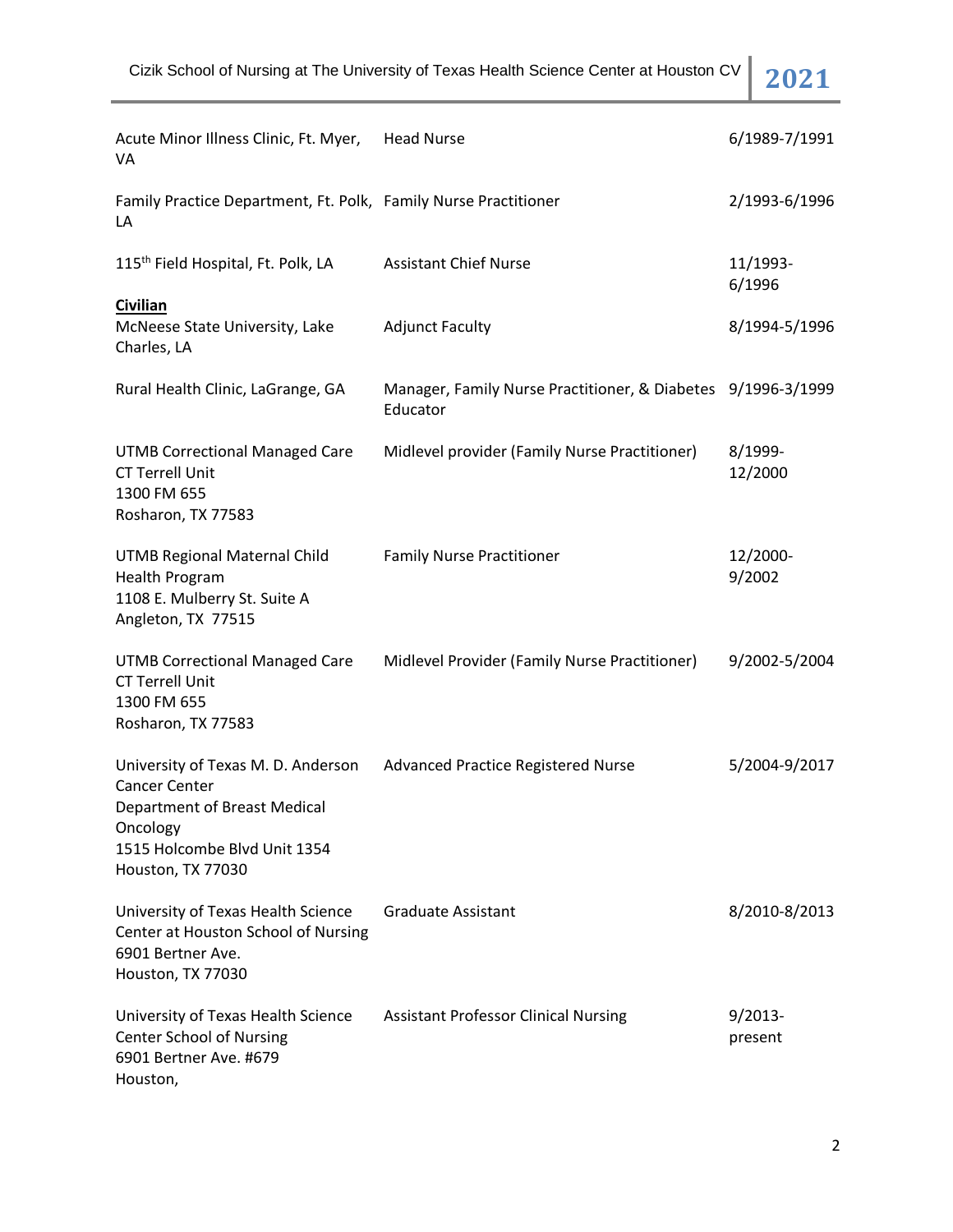| <b>Vecino Health Centers</b><br>Denver Harbor Family Clinic<br>424 Hahlo<br>Houston, TX 77020                  | <b>Advanced Practice Registered Nurse</b>           | 10/2017-<br>8/2018     |  |
|----------------------------------------------------------------------------------------------------------------|-----------------------------------------------------|------------------------|--|
| University of Houston Downtown<br><b>Student Health Services</b><br>Houston, TX 77002                          | <b>Advanced Practice Registered Nurse</b>           | $4/2019-$<br>9/2019    |  |
| University of Texas Health Services<br>Clinic<br>7000 Fannin St.<br>Houston TX 77030                           | <b>Advanced Practice Registered Nurse</b>           | $6/2019-$<br>present   |  |
| <b>INTERNATIONAL EXPERIENCE (past to current)</b>                                                              |                                                     |                        |  |
| Institution                                                                                                    | <b>Activity</b>                                     | <b>Inclusive Dates</b> |  |
| HONORS & AWARDS (past to current)                                                                              |                                                     |                        |  |
| Award                                                                                                          | <b>Awarding Organization</b>                        | <b>Date</b>            |  |
| M. D. Anderson Scholar for the<br>University of Texas School of Nursing<br><b>Accelerated Doctoral Program</b> | University of Texas M. D. Anderson Cancer<br>Center | 8/2010-8/2013          |  |

## **GRANTS**

## **Research Grants (past to current)**

Houston Chapter Oncology Nursing Society Project grant, \$2500 7/2014 Measuring the Symptom Distress of Cancer Patients: Development of a New Assessment System, the MDASI Breast

Zeta Pi Chapter, Sigma Theta Tau International, Research grant, \$1000 5/2016 Measuring the Symptom Distress of Cancer Patients: Development of a New Assessment System, the MDASI Breast

#### **Educational Grants (past to current)**

None

#### **Other Funded Projects Including Contracts for Service (past to current)**

None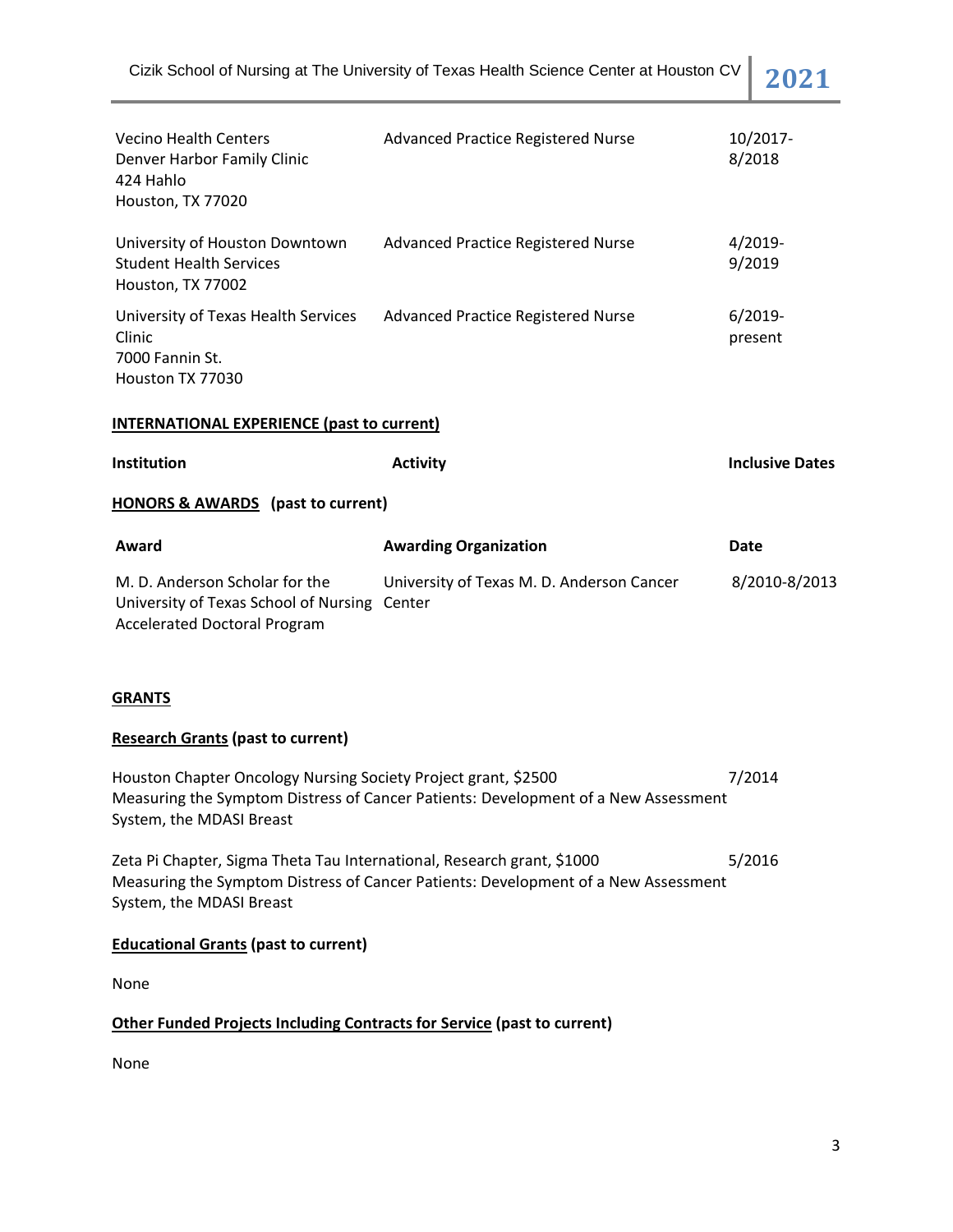## **PUBLICATIONS**

#### **Peer Reviewed Publications (past to current - APA format, indicate if invited)**

Harris, B. & Strunk, F. (2016). Yes, men get it too. An overview of male breast cancer, *Nurse Practitioner Perspective*, *3*(4): 21-24.

Lewandowski, S., Strunk, F., & Mathew-Joseph, N. (In press)**.** An introductory affirmation discussion for first semester RN-BSN students. *Nurse Educator*.

Whisenant, M. S., Strunk, F. A., Tripathy, D., & Williams, L. A. (2019). What symptoms are important to patients? Developing a symptom burden measure for women with breast cancer. *Supportive Care in Cancer*, [https://doi.org/10.1007/s00520-019-04770-9.](https://doi.org/10.1007/s00520-019-04770-9)

#### **Non-Peer Reviewed Publications (past to current - APA format, indicate if invited)**

Strunk, F. A. (1997). My day at the capital, *Georgia Nursing*, 57(2): 3.

### **Books & Chapters (past to current)**

None

### **Media & Other Creative Products (past to current)**

None

#### **Peer Reviewed Abstracts (past to current)**

Whisenant, M. S., Strunk, F. A., Tripathy, D., & Williams, L. A. (2019). Qualitative development of a patient-reported outcome measure of symptom burden in cancer. *Journal of the National Comprehensive Cancer Network, 17* (3.5): HSSR190112.

#### **Other (current to past - Editorials, Letters to the Editors, Monographs, etc)**

Strunk, F. (2013). Symptoms in early and long-term breast cancer survivors who have completed primary therapy. *UT SON Dissertations (Open Access), Paper 4.* [http://digitalcommons.library.tmc.edu/utson\\_etd/4](http://digitalcommons.library.tmc.edu/utson_etd/4)

## **POSTER PRESENTATIONS (past to current)**

Lewandowski, S. & Strunk, F. (2019). Virtual simulation's nurse-patient conversational realism and presence measurement. *Poster presentation International Nursing Association for Clinical Simulation and Learning,* Phoenix, Arizona.

Whisenant, M., Strunk, F., Tripathy, D., & Williams, L. A. (2019) Qualitative development of a patientreported outcome measure of symptom burden in breast cancer. *Poster presentation 2019 NCCN Annual Conference,* Orlando, Florida.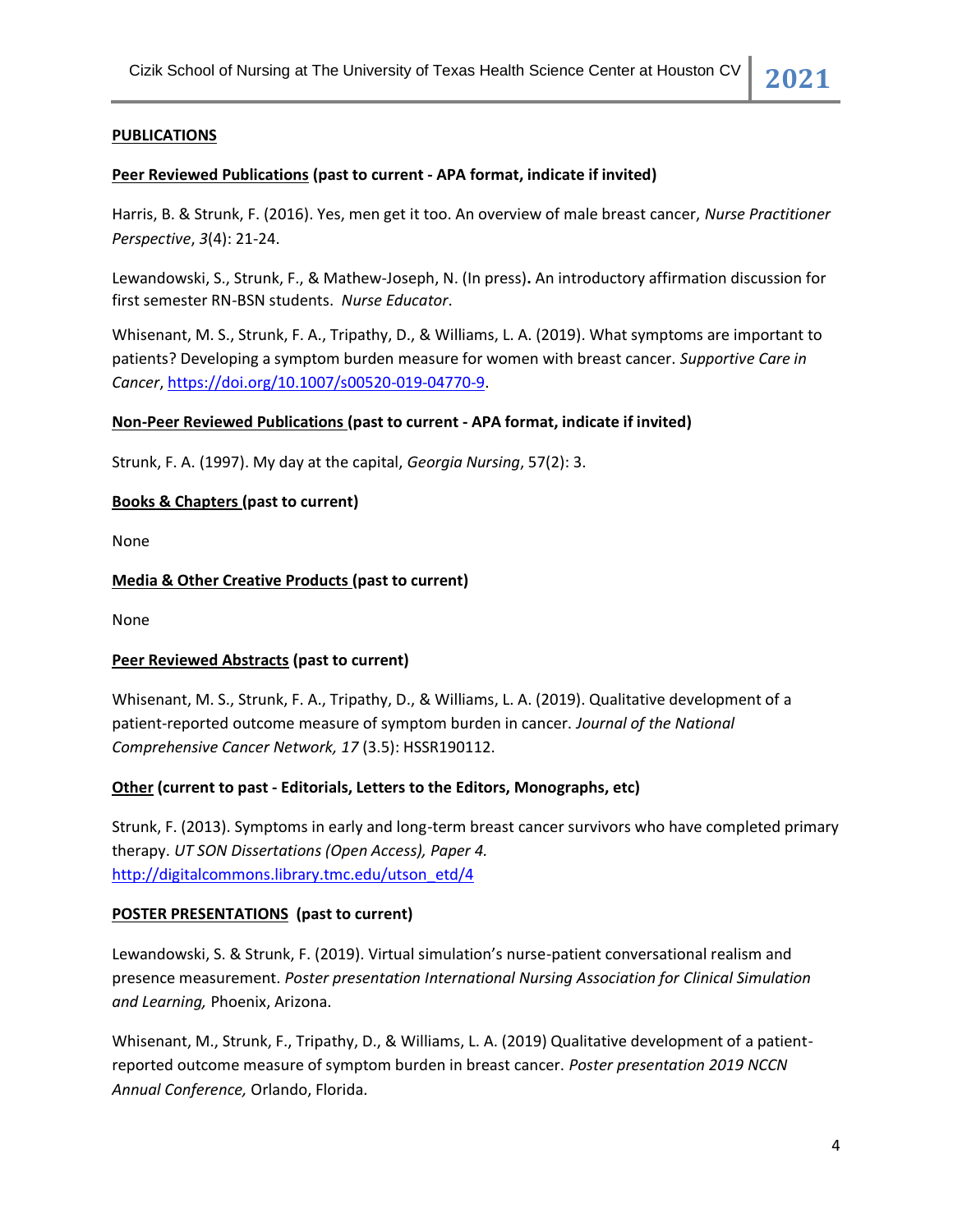#### **PRESENTATIONS**

#### **International (past to current)**

- 10/08 Survivorship Issues and Strategies to Meet the Needs of Survivors, Chilean Oncology Nursing Society Annual Conference, Santiago, Chile, invited speaker
- 07/15 Symptoms in Breast Cancer Survivors Who Have Completed Primary Therapy, 26<sup>th</sup> International Nursing Research Congress, Sigma Theta Tau International, San Juan, Puerto Rico
- 07/16 Perils and Pitfalls Using Technology and Collaboration to Demystify the Dreaded Nursing Care Plan, 27<sup>th</sup> International Nursing Research Congress, Sigma Theta Tau International, Cape Town, South Africa
- 07/19 –Interactive Modules or Lecture Recording? Learning About HIV/AIDS Care for BSN Students, 30<sup>th</sup> International Nursing Research Congress, Sigma Theta Tau International, Calgary, Canada

#### **National (past to current)**

10/13 – The Joining Forces Initiative, Service Learning Opportunities and Nursing Students: An Innovative Program. Joining Forces to Save Lives: Nursing Education and Research in Veterans Health, Tampa, FL

#### **Regional/State (past to current)**

09/06 – Breast Cancer: Risk Factors, New Treatment Options, and Symptom Management, Nurse Oncology Education Program, Laredo, TX, invited speaker

02/07 – Breast Cancer: Risk Factors, New Treatment Options, and Symptom Management, Nurse Oncology Education Program, Harlingen, TX, invited speaker

03/07 – Breast Cancer: Risk Factors, New Treatment Options, and Symptom Management, Nurse Oncology Education Program, Beaumont, TX, invited speaker

03/09 – Breast Cancer: Risk Factors and Breast Cancer: New Treatment Options and Symptom Management. Women's Health Update, Nurse Oncology Education Program, Bryan, TX, invited speaker

12/10 -- Breast Cancer… What Do I Do When My Breast Cancer Patient Has This?, Care of the Cancer Patient, Nurse Oncology Education Program, Temple, TX, invited speaker

03/11 – Breast Cancer Double Check, SPARC program, Nurse Oncology Education Program, McAllen, TX, invited speaker

03/11 -- Breast Cancer, Well Women: Breast and Cervical Health, Nurse Oncology Education Program, Abilene, TX, invited speaker

04/11 – Breast Cancer, Well Women: Breast and Cervical Health, Nurse Oncology Education Program, Tyler, TX, invited speaker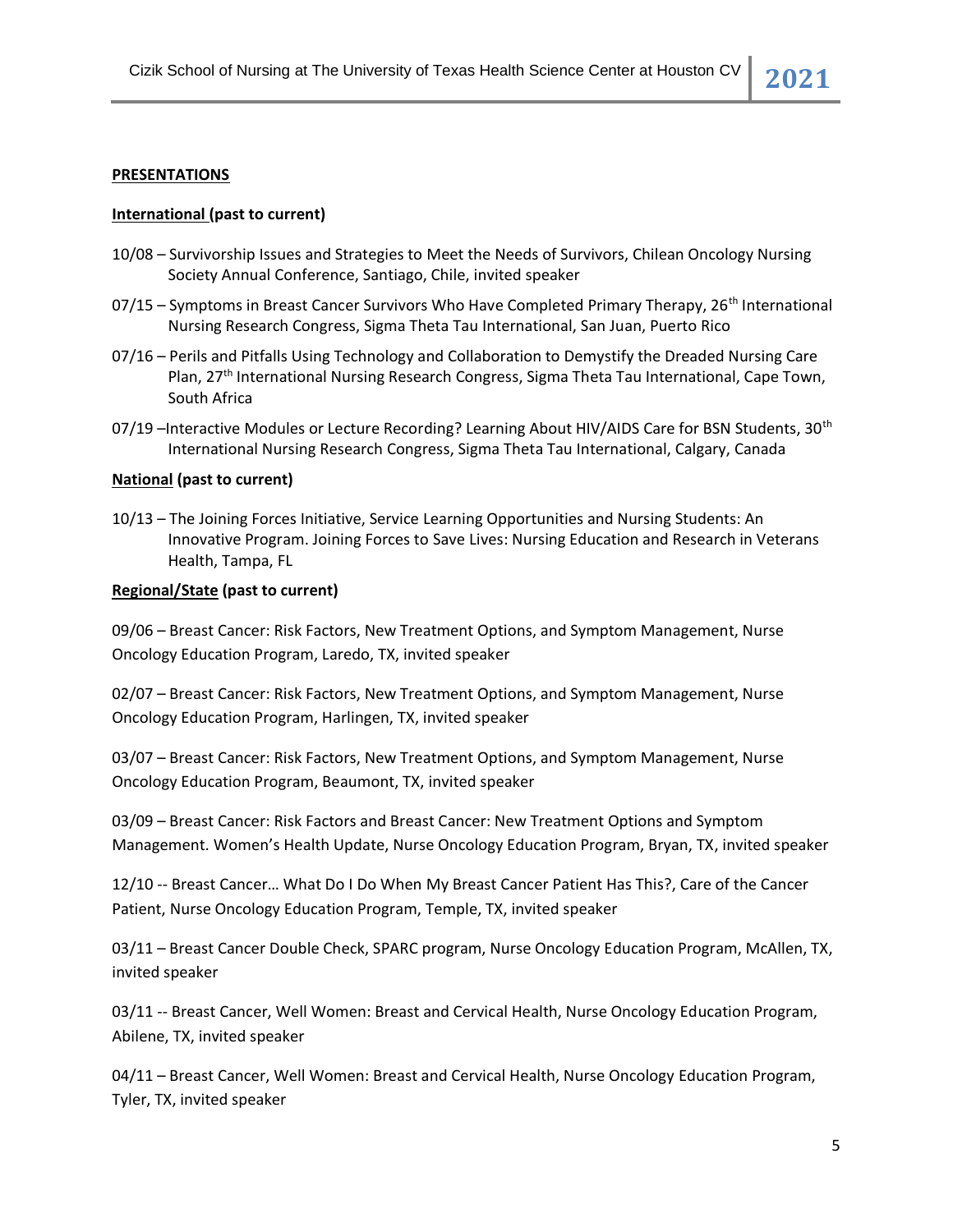12/12 - Update on Breast Cancer Treatment 2012, 2012 Texas Department of State Health Services Clinical Conference, Cardea, Austin, TX, invited speaker

## **Local (past to current)**

04/05 – 04/10 -- Breast Cancer; Cancer Care Course: Solid Tumor Day 1, quarterly lecture, Nursing Professional Development & Education, M. D. Anderson Cancer Center; Houston, TX, invited speaker

05/05 – Breast Cancer, Faculty Training Program, Nurse Oncology Education Program, Houston, TX, invited speaker

04/06 – Breast Cancer Update, Advanced Practice Nurses General Meeting, M. D. Anderson Cancer Center, Houston, TX, invited speaker

05/12 – Breast Cancer: Risk Factors, Evaluation, and Treatment Options, Faculty Training Program, Nurse Oncology Education Program, Houston, TX, invited speaker

04/14 –Reduce Your Risks- Breast Cancer, Susan G. Komen for the Cure Houston Affiliate volunteers, Houston, TX, M. D. Anderson Cancer Center Ambassador, invited speaker

07/14 –Leptomeningeal Disease in Breast Cancer, M. D. Anderson Cancer Center Department of Breast Medical Oncology Advanced Practice Nurses Group, Houston, TX, invited speaker

08/14 – Maintaining Your Health and Wellness Care for Women; Victory in Jesus Evangelistic Center Women's Group, Houston, TX, invited speaker

09/15 – Development of a New Assessment System- the MDASI Breast Module, an Update; Houston Chapter Oncology Nursing Society, Houston, TX, invited speaker

02/16 –Targeted Therapies in Breast Cancer, Hitting the Bulleye with Targeted Therapy…New Therapy, New Hope Conference, Houston Oncology Nursing Society, Houston, TX, invited speaker

02/17 - Reduce Your Risks- Breast Cancer, Brazos Valley DAR, United Way, Houston, TX, invited speaker

03/17 – Nursing Scholarship: Alternate Venues for Disseminating Your Voice, Teaching, Learning, and Career Development: Professional Development and Faculty Affairs, UTH School of Nursing

04/17 – Breast Cancer Treatment Update, Indian American Nurses Association of Greater Houston, Houston, TX, invited speaker

10/18 – Measuring the Symptom Distress of Cancer Patients: Development of a New Assessment System, The Breast Module. Houston Chapter Oncology Nursing Society, Houston, TX, invited speaker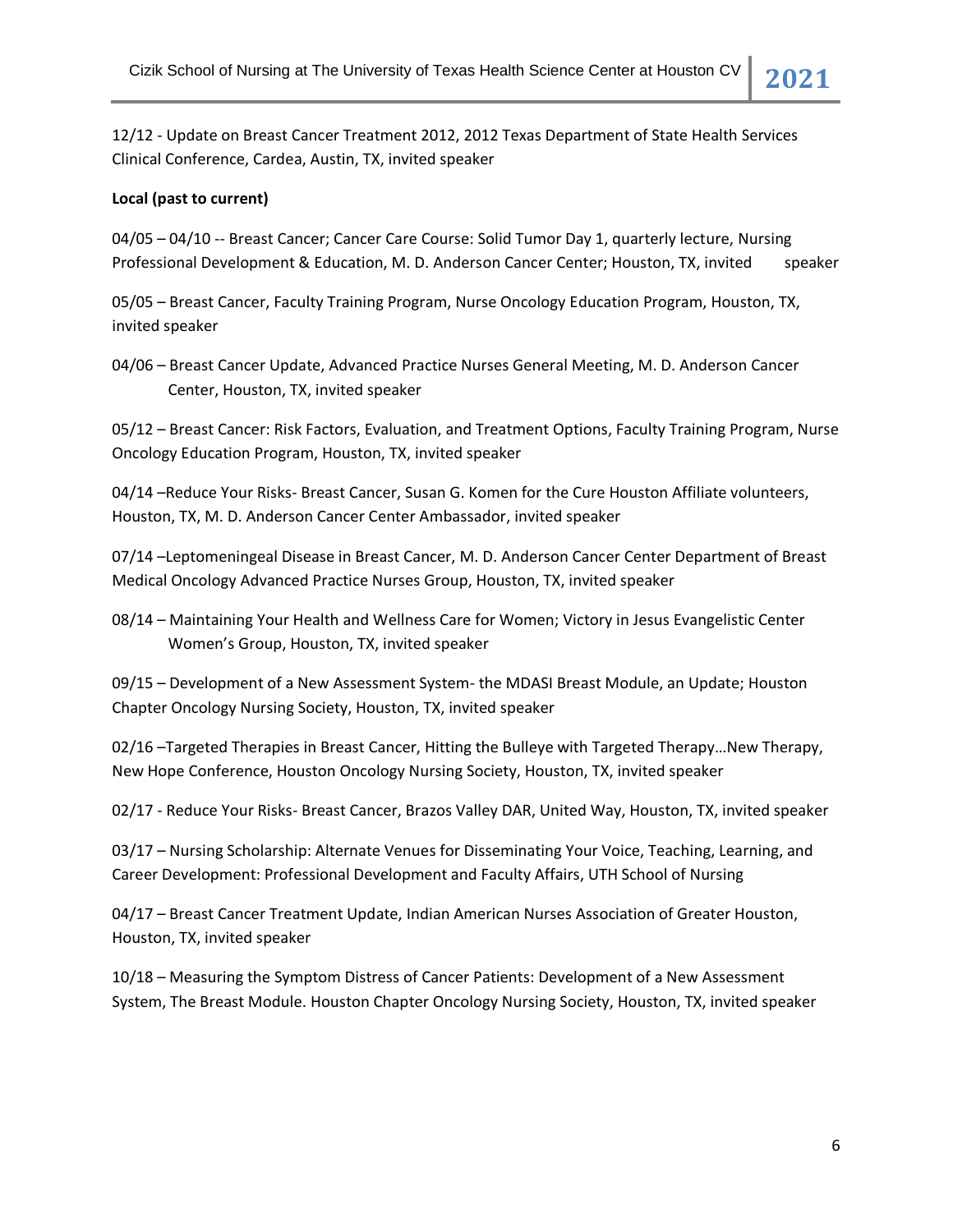### **PROFESSIONAL SERVICE**

### **Consultations (past to current)**

None

## **Editorial Boards/Panels (past to current)**

None

## **Professional Service (Professional organizations, Study Sections, etc. - past to current)**

Secretary, Zeta Pi chapter, Sigma Theta Tau International (July 2014 - July 2018) Research Chair, Zeta Pi Chapter, Sigma Theta Tau International (July 2018 – present) Reviewer, Journal of Nursing Scholarship Reviewer, Western Journal of Nursing Research Reviewer, Abstracts for Consortium of Universities for Global Health conference: Addressing Critical Gaps in Global Health and Development March 2021

#### **Professional Memberships**

American Academy of Nurse Practitioners, member Sigma Theta Tau International, member Texas Nurse Practitioners, member Zeta Pi Chapter STTI, member

#### **Institutional Service (past to current)**

| Institution                                            | Committee                   | Role        | <b>Inclusive Dates</b> |
|--------------------------------------------------------|-----------------------------|-------------|------------------------|
| M. D. Anderson Cancer Center APN Orientation Committee |                             | Chair-elect | 9/1/2004-8/31/2005     |
|                                                        |                             | Chairman    | 9/1/2005-8/31/2006     |
|                                                        |                             | Past-chair  | 9/1/2006-8/31/2007     |
| M. D. Anderson Cancer Center APN Leadership Committee  |                             | Chair-elect | 9/1/2005-8/31/2006     |
|                                                        |                             | Chairman    | 9/1/2006-8/31/2007     |
|                                                        |                             | Past-chair  | 9/1/2007-8/31/2008     |
| M. D. Anderson Cancer Center APN Practice/Competency   |                             | member      | 9/1/2008-8/31/2009     |
|                                                        |                             | Chair-elect | 9/1/2009-8/31/2010     |
| <b>UTHealth School of Nursing</b>                      | Joining Forces Committee    | member      | 2012-2013              |
| <b>UTHealth School of Nursing</b>                      | Baccalaureate Council (BC)  | member      | 9/1/2013-8/31/2018     |
| <b>UTHealth School of Nursing</b>                      | <b>BC Task Force-</b>       | member      | Spring 2014            |
|                                                        | Review of BSN policies      |             |                        |
| <b>UTHealth School of Nursing</b>                      | <b>BC Task Force-</b>       | member      | Spring 2014            |
|                                                        | Length of course exams      |             |                        |
| <b>UTHealth School of Nursing</b>                      | <b>Faculty Life Council</b> | member      | 9/1/2014-8/31/2016,    |
|                                                        |                             |             | 9/1/2019- present      |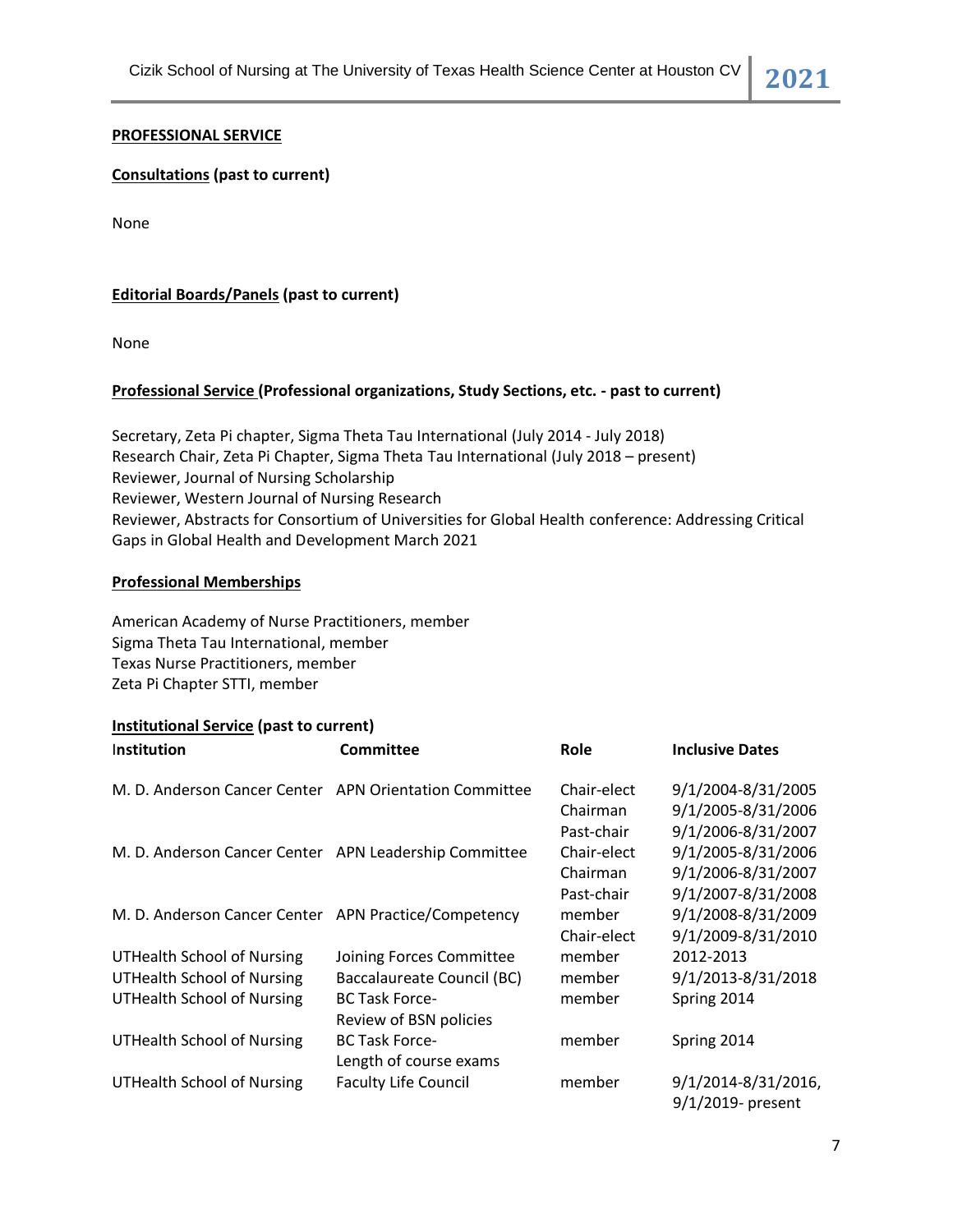Cizik School of Nursing at The University of Texas Health Science Center at Houston CV **2021**

| <b>Faculty Development</b>     | member                              | Spring 2016 - 2018                                  |
|--------------------------------|-------------------------------------|-----------------------------------------------------|
| <b>Faculty Assembly</b>        | Secretary                           | 9/1/2016-8/31/2017                                  |
| <b>BC Committee-Simulation</b> | member                              | Spring 2017 - 2018                                  |
| <b>BC-Syllabi Review</b>       | reviewer                            | 3/1/2017                                            |
| <b>Scholarship Committee</b>   | member/                             | $4/2015 - 8/2020$                                   |
| Masters Council (MC)           | member                              | $9/2018$ – present                                  |
| <b>Clinical Placement Team</b> | Chair                               | $12/2018 - 12/2019$                                 |
| <b>DNP Council</b>             | member                              | 01/2020 - present                                   |
| <b>Wellness Committee</b>      | member                              | 09/2018 - present                                   |
|                                |                                     | 09/2020 - present                                   |
|                                | Committee<br>Resource Sub-Committee | Chair<br><b>Faculty Nominations Committee Chair</b> |

#### **Community Service (past to current)**

| Organization                                              | Role                | <b>Inclusive Dates</b> |
|-----------------------------------------------------------|---------------------|------------------------|
| American Diabetes Association Diabetes Walk LaGrange, GA  | Chairman            | 1998                   |
| Girl Scouts, Houston, TX                                  | Fall product        | 2004-2010              |
|                                                           | Coordinator,        |                        |
|                                                           | Co-leader, Leader   |                        |
| Sacred Heart Co-Cathedral, Houston, TX various ministries | Leader,             | 9/2005-present         |
|                                                           | volunteer           |                        |
| National Veterans Golden Age Games, Houston, TX           | Volunteer           | 2007                   |
| Lancaster Place Civic Association, Houston, TX            | Secretary           | 2008-2010              |
| Michael E. DeBakey VA Medical, Joining Forces Committee   | Facilitator/        | 2012-2013              |
| Center Fisher House, Houston, TX                          | volunteer           |                        |
| Lifeway International                                     | Parent              | 2015-present           |
|                                                           | Coordinator, member |                        |

## **OPTIONAL APPENDICES**

#### **Courses Taught (past to current)**

N3511W Health Assessment: Co-lead Spring 2017, Lead Summer 2017, Co-Lead Fall 2017, Spring 2018, Summer 2018, Fall 2018 N3515B Adult Health Care I Clinical: Fall 2013, Spring 2014, Summer 2014, Fall 2014, Spring 2015, Summer 2015, Fall 2015, Spring 2016, Summer 2016, Fall 2016, Spring 2017, Summer 2017, Fall 2017, Spring 2018, Fall 2018 N3526B Psychiatric and Mental Health Care Clinical: Fall 2013 N4352B Adult and Older Health Care II Clinical: Spring 2016